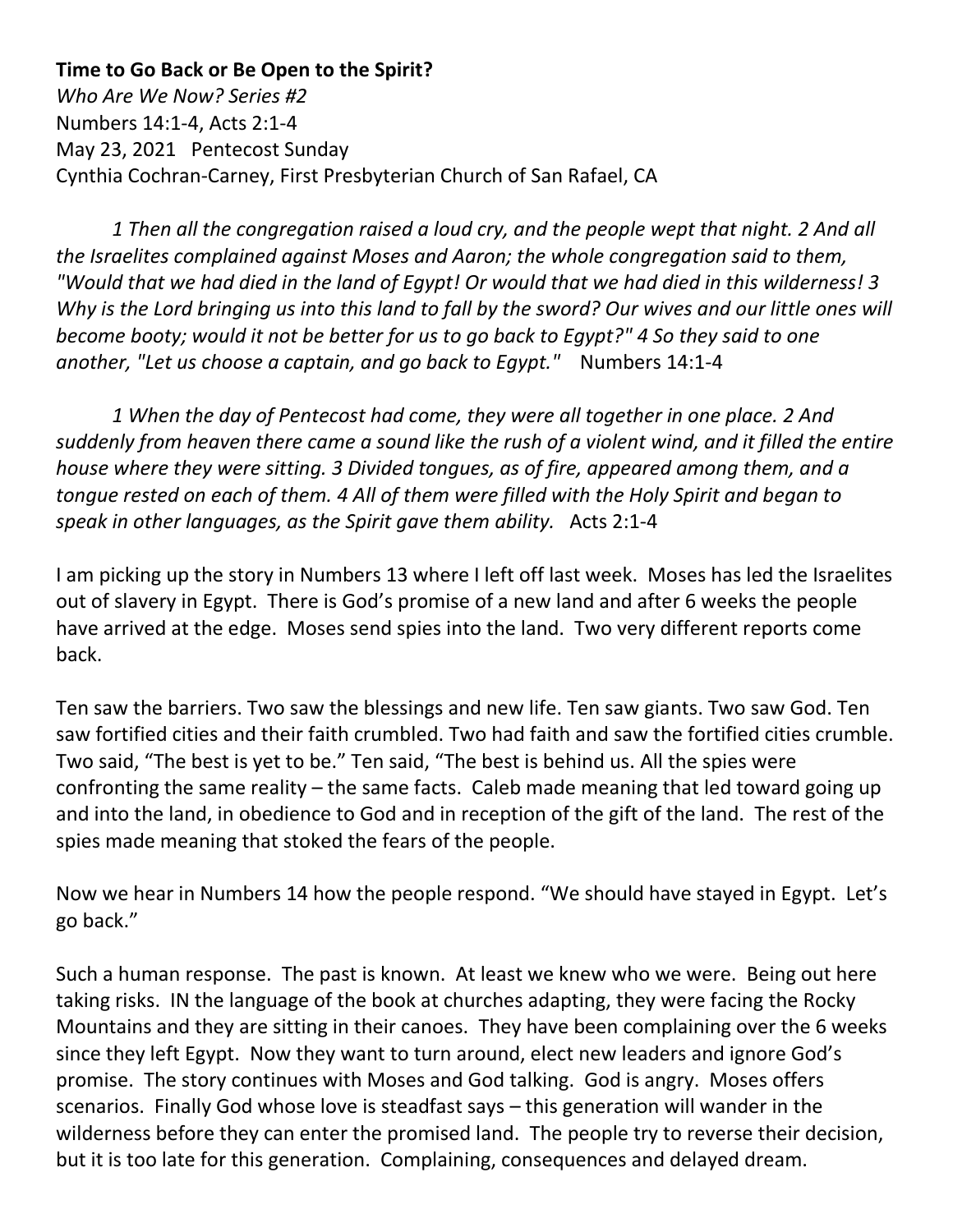So we are here today in the new unknown land of the post lock down not quite June 15 world of opening up. We are hopeful. We are unsure. We want a land of milk and honey, but maybe we will settle for water and a piece of bread.

Sometimes in our spiritual lives we long for a bit more confidence and clarity and less mystery and unknown. How is Divine Love, God moving in our lives? In our being and doing?

I have talked to many people throughout my ministry who are experiencing shifts in their experience of the Holy. It is exciting and disturbing. Sometimes they wish they could go back to when they were more confident in what they believed about God, about the church, about the Bible, about good and evil, about systemic racism, about sexuality. And yet…. they know they cannot go back. There is a new land and new season ahead.

What happens when we are faced with moments large and small of shifts, of change, of revelations, of experiences that change our hearts, – go back or be open to new ways of being? How does God invite us?

The followers of Jesus were struggling with some of these questions in the days and weeks after his death, encounters with the Risen Christ, and threats from religious and civil authorities. The liturgical calendar tells us today is one of those moments when we focus on a day of change, of shifting, of decisions, of the movement of the Spirit.

This Sunday, the church celebrates the Day of Pentecost, when the Holy Spirit is poured out upon the followers of Jesus, releasing them from their fear, their worries, their quarantining themselves from the world.

Maybe this year, this story we remember every year will speak to us in a different way.

Like those followers of Jesus so long ago, we have been huddling in our homes, quarantining ourselves from the rest of our world, surrounded by fears, worries, and questions about where God is in the midst of a pandemic.

Like those followers of Jesus, who were filled with questions of what the future might hold, and with the promise of the coming of the Spirit into their lives, we too have struggled with the hope that the future is held in God's hands, hoping that the Spirit of healing and hope would come into our lives.

And it has, hasn't it?

Not like that mighty wind that tore off the shutters and flung open the windows that day, but that gentle breeze of persistence which kept us on the road of masking, social distancing, trusting the science.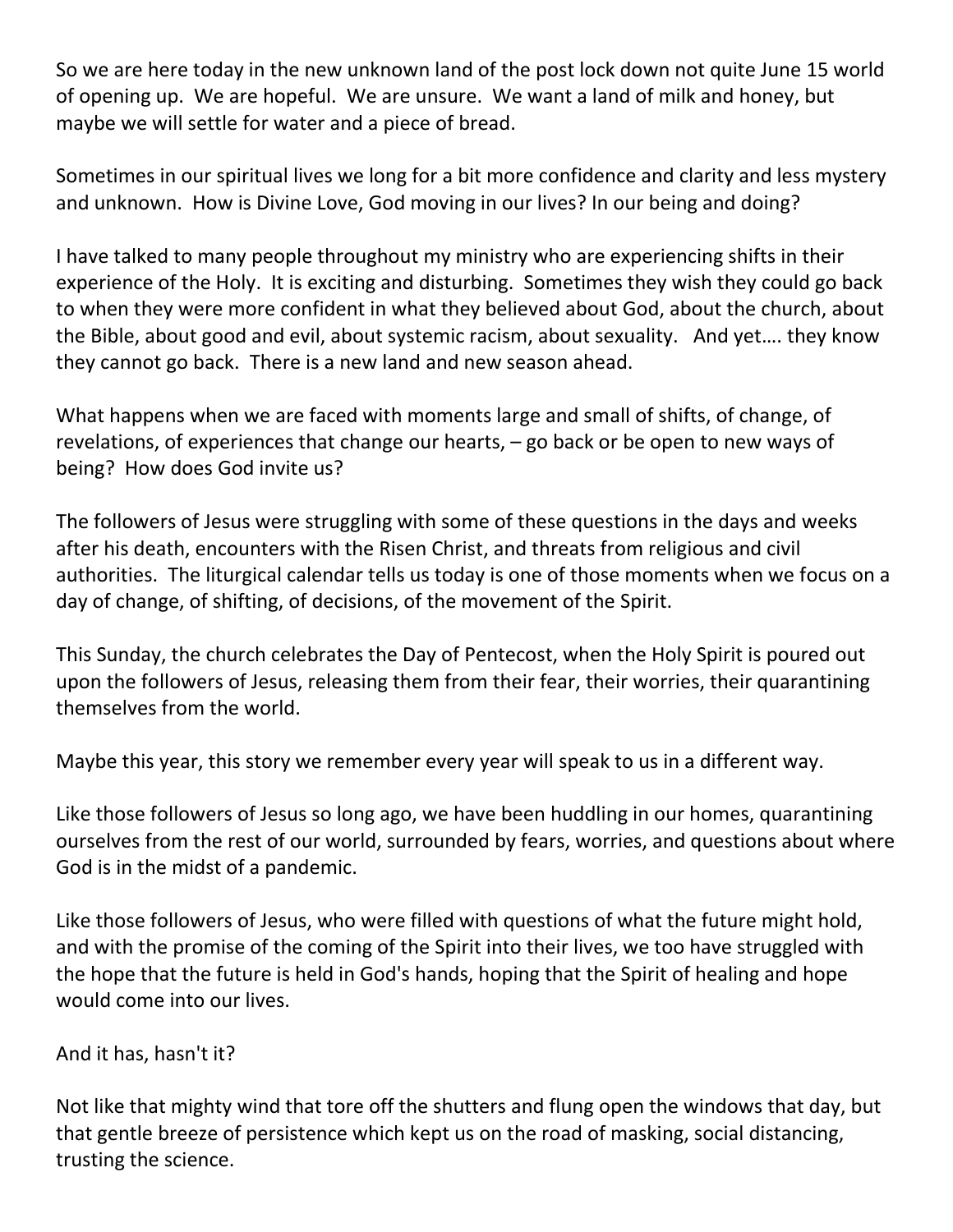Not flames dancing on our heads, but those lights that burned through those long nights as researchers tested and tried, tore up their notes, and tested and tried again, until the vaccines were developed.

Not the gift of speaking in tongues, but the gift of compassion to share from our privilege with those who lost so much. The gift of community as we cared for the people in our neighborhoods. The gift of grace as we learned to ways to serve those around us – food, rental assistance.

This year, this Pentecost, it seems like we are moving from some of our fears, worries, doubts, and questions, to dream about being a church that is engaging with the our neighborhood and communities and proclaiming in large and small ways the gospel of love, hope, justice, and grace. (1)

It's Pentecost, our celebration of the origins of the church by the dramatic entrance and movement of the Spirit, Sophia.

Jesus' friends are depressed, frightened, closed in, praying, alone. The spirit strikes suddenly, frighteningly—like a mighty wind—and blows them out into the streets. Things change. New ways of being God's people are forged.

The spirit can be a mighty wind. The word πνευμα (*pneuma*) means both spirit and wind.

When the spirit wind blows into a community of faith or into you, it is the kind of thing that knocks you off your feet with wild unpredictability. It is getting accepted to the school of your choice or landing the job you've always dreamed of or a graduation or the birth of a new grandchild. It is like new love, or like a dog hanging its head out the window of a car going 60 miles an hour,….... It is getting great news from the doctor. It is a bunch of children giggling,. It is the people in a congregation rallying for hunger programs or housing options for the unhoused or getting excited about experiencing a variety of forms of worship.

But the spirit isn't always mighty wind. *Pneuma* can be translated three different ways: as spirit, wind, or breath. Sometimes instead of wind, we get only a breath. A whisper. The tender hug of the One who cares, supports, loves, rather than the fist bump of exhilaration. Not the excitement of new love, but the familiarity of a long-time love. Not the dog hanging its head out the window of a speeding car, but dozing in the sun.

The whisper of the spirit is the exhale you make after you've heard bad news and realize you have been holding your breath. The whisper of the spirit is the sigh of a sleeping child. The whisper of the spirit is the sound of bagpipes at the end of a memorial service, breath and music offered in a good-bye and letting go.